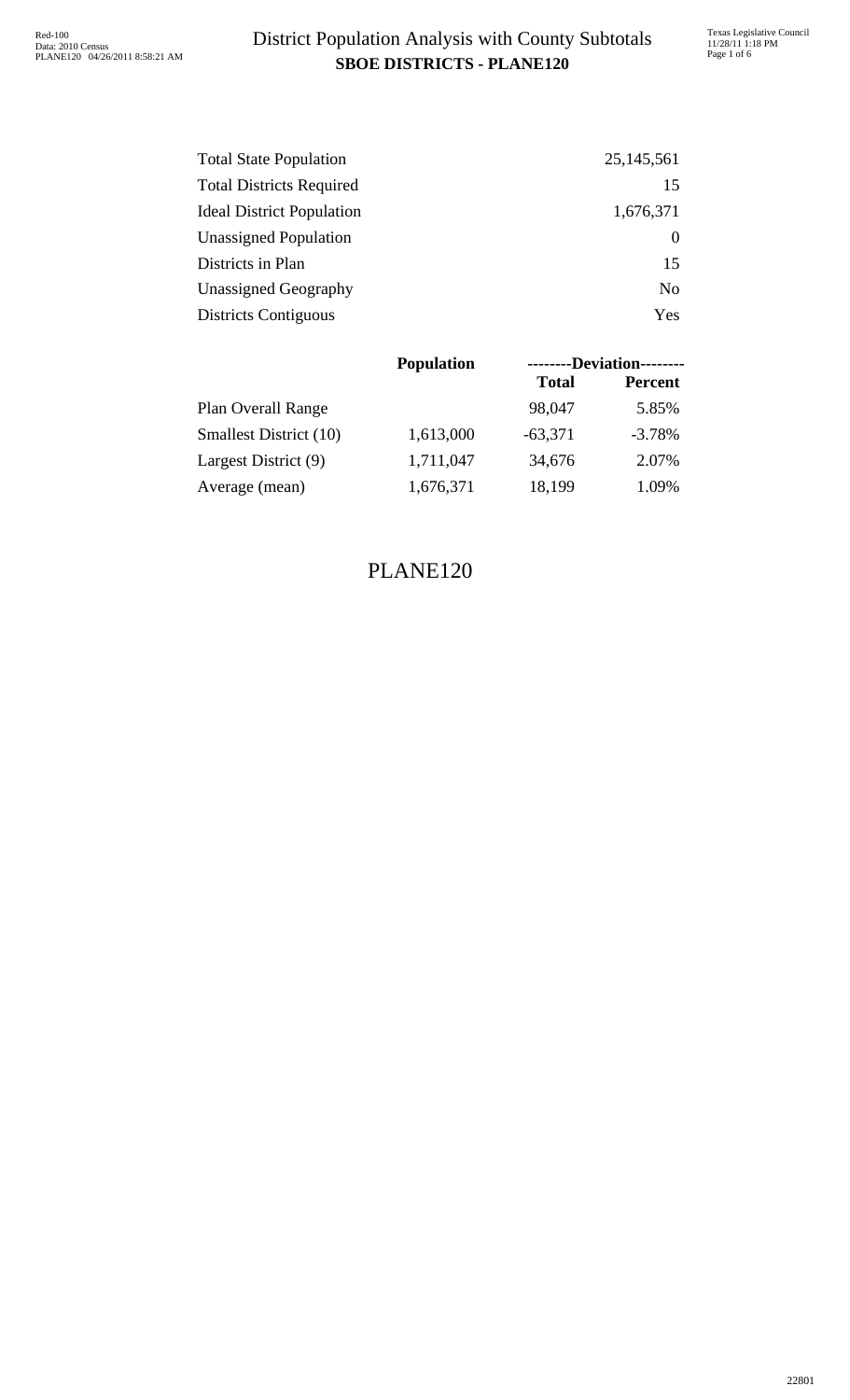|                                        | <b>Deviation</b>      |                | <b>Total</b>           | Anglo              | <b>Black</b>    | <b>Hisp</b>                           | $B+H$             | Other            | $\%A$        | $\%B$          | $\%H$        | %BH          | $\%$ O                  |
|----------------------------------------|-----------------------|----------------|------------------------|--------------------|-----------------|---------------------------------------|-------------------|------------------|--------------|----------------|--------------|--------------|-------------------------|
| <b>DISTRICT 1</b>                      | $-60,804$<br>$-3.63%$ | Total:<br>VAP: | 1,615,567<br>1,128,800 | 301,129<br>244,777 | 29,780          | 45,375 1,255,050 1,290,439<br>840,585 | 865,835           | 23,999<br>18,188 | 18.6<br>21.7 | 2.8<br>2.6     | 77.7<br>74.5 | 79.9<br>76.7 | 1.5<br>1.6              |
| Atascosa $(100\%)$<br>Bandera (100%)   |                       |                | 44,911<br>20,485       | 16,295<br>16,576   | 480<br>139      | 27,785<br>3,415                       | 28,090<br>3,537   | 526<br>372       | 36.3<br>80.9 | 1.1<br>0.7     | 61.9<br>16.7 | 62.5<br>17.3 | $\overline{1.2}$<br>1.8 |
| Brewster (100%)                        |                       |                | 9,232                  | 5,011              | 149             | 3,918                                 | 4,024             | 197              | 54.3         | 1.6            | 42.4         | 43.6         | 2.1                     |
| Concho (100%)<br>Crane $(100\%)$       |                       |                | 4,087<br>4,375         | 1,810<br>1,761     | 106<br>150      | 2,173<br>2,409                        | 2,231<br>2,538    | 46<br>76         | 44.3<br>40.3 | 2.6<br>3.4     | 53.2<br>55.1 | 54.6<br>58.0 | 1.1<br>1.7              |
| Crockett (100%)                        |                       |                | 3,719                  | 1,312              | 37              | 2,352                                 | 2,366             | 41               | 35.3         | 1.0            | 63.2         | 63.6         | 1.1                     |
| Culberson (100%)<br>Dimmit (100%)      |                       |                | 2,398<br>9,996         | 504<br>1,217       | 24<br>122       | 1,827<br>8,616                        | 1,840<br>8,700    | 54<br>79         | 21.0<br>12.2 | 1.0<br>1.2     | 76.2<br>86.2 | 76.7<br>87.0 | 2.3<br>0.8              |
| Ector (100%)                           |                       |                | 137,130                | 56,306             | 6,847           | 72,331                                | 78,378            | 2,446            | 41.1         | 5.0            | 52.7         | 57.2         | 1.8                     |
| Edwards (100%)                         |                       |                | 2,002                  | 947                | 12              | 1,027                                 | 1,037             | 18               | 47.3         | 0.6            | 51.3         | 51.8         | 0.9                     |
| El Paso (100%)<br>Frio (100%)          |                       |                | 800,647<br>17,217      | 105,246<br>2,796   | 29,546<br>633   | 658,134<br>13,401                     | 681,134<br>13,944 | 14,267<br>477    | 13.1<br>16.2 | 3.7<br>3.7     | 82.2<br>77.8 | 85.1<br>81.0 | 1.8<br>2.8              |
| Glasscock (100%)                       |                       |                | 1,226                  | 825                | 17              | 378                                   | 395               | 6                | 67.3         | 1.4            | 30.8         | 32.2         | 0.5                     |
| Hudspeth (100%)<br>Irion $(100\%)$     |                       |                | 3,476<br>1,599         | 628<br>1,153       | 62<br>12        | 2,768<br>407                          | 2,808<br>419      | 40<br>27         | 18.1<br>72.1 | 1.8<br>$0.8\,$ | 79.6<br>25.5 | 80.8<br>26.2 | 1.2<br>1.7              |
| Jeff Davis (100%)                      |                       |                | 2,342                  | 1,490              | 43              | 790                                   | 816               | 36               | 63.6         | 1.8            | 33.7         | 34.8         | 1.5                     |
| Kimble $(100%)$                        |                       |                | 4,607                  | 3,450              | $21\,$          | 1,077                                 | 1,096             | 61               | 74.9         | 0.5            | 23.4         | 23.8         | 1.3                     |
| Kinney $(100\%)$<br>La Salle (100%)    |                       |                | 3,598<br>6,886         | 1,496<br>894       | 70<br>45        | 2,004<br>5,920                        | 2,048<br>5,944    | 54<br>48         | 41.6<br>13.0 | 1.9<br>0.7     | 55.7<br>86.0 | 56.9<br>86.3 | 1.5<br>0.7              |
| Loving $(100\%)$                       |                       |                | 82                     | 60                 | $\mathbf{0}$    | 18                                    | 18                | $\overline{4}$   | 73.2         | $0.0\,$        | 22.0         | 22.0         | 4.9                     |
| Maverick (100%)                        |                       |                | 54,258                 | 1,552              | 200             | 51,914                                | 52,004            | 702              | 2.9          | 0.4            | 95.7         | 95.8         | 1.3                     |
| McCulloch (100%)<br>Medina $(100%)$    |                       |                | 8,283<br>46,006        | 5,568<br>21,408    | 187<br>1,214    | 2,476<br>22,871                       | 2,624<br>23,888   | 91<br>710        | 67.2<br>46.5 | 2.3<br>2.6     | 29.9<br>49.7 | 31.7<br>51.9 | 1.1<br>1.5              |
| Menard $(100\%)$                       |                       |                | 2,242                  | 1,425              | 16              | 790                                   | 801               | 16               | 63.6         | 0.7            | 35.2         | 35.7         | 0.7                     |
| Pecos $(100\%)$                        |                       |                | 15,507                 | 4,326              | 624             | 10,430                                | 10,979            | 202              | 27.9         | 4.0            | 67.3         | 70.8         | 1.3                     |
| Presidio (100%)<br>Reagan (100%)       |                       |                | 7,818<br>3,367         | 1,136<br>1,219     | 69<br>94        | 6,521<br>2,051                        | 6,563<br>2,125    | 119<br>$23\,$    | 14.5<br>36.2 | 0.9<br>2.8     | 83.4<br>60.9 | 83.9<br>63.1 | 1.5<br>0.7              |
| Real (100%)                            |                       |                | 3,309                  | 2,398              | 29              | 814                                   | 840               | 71               | 72.5         | 0.9            | 24.6         | 25.4         | 2.1                     |
| Reeves (100%)<br>Schleicher (100%)     |                       |                | 13,783<br>3,461        | 2,690<br>1,872     | 713<br>55       | 10,233<br>1,536                       | 10,918<br>1,572   | 175<br>17        | 19.5<br>54.1 | 5.2<br>1.6     | 74.2<br>44.4 | 79.2<br>45.4 | 1.3<br>0.5              |
| Sutton (100%)                          |                       |                | 4,128                  | 1,639              | 38              | 2,459                                 | 2,470             | 19               | 39.7         | 0.9            | 59.6         | 59.8         | 0.5                     |
| Terrell (100%)                         |                       |                | 984<br>3,355           | 495                | 9<br>74         | 467                                   | 475               | 14<br>48         | 50.3         | 0.9<br>$2.2\,$ | 47.5<br>49.0 | 48.3<br>50.6 | 1.4                     |
| Upton $(100%)$<br>Uvalde (100%)        |                       |                | 26,405                 | 1,611<br>7,666     | 224             | 1,644<br>18,299                       | 1,696<br>18,434   | 305              | 48.0<br>29.0 | 0.8            | 69.3         | 69.8         | 1.4<br>1.2              |
| Val Verde (100%)                       |                       |                | 48,879                 | 8,548              | 924             | 39,199                                | 39,824            | 507              | 17.5         | 1.9            | 80.2         | 81.5         | 1.0                     |
| Ward (100%)                            |                       |                | 10,658                 | 4,922              | 613             | 5,074                                 | 5,590             | 146              | 46.2         | 5.8            | 47.6         | 52.4         | 1.4                     |
| Webb (100%)<br>Winkler $(100%)$        |                       |                | 250,304<br>7,110       | 8,345<br>3,024     | 1,442<br>191    | 239,653<br>3,824                      | 240,207<br>3,967  | 1,752<br>119     | 3.3<br>42.5  | 0.6<br>2.7     | 95.7<br>53.8 | 96.0<br>55.8 | 0.7<br>1.7              |
| Zapata (100%)                          |                       |                | 14,018                 | 861                | 26              | 13,084                                | 13,097            | 60               | 6.1          | 0.2            | 93.3         | 93.4         | 0.4                     |
| Zavala (100%)                          |                       |                | 11,677                 | 647                | 118             | 10,961                                | 11,002            | $28\,$           | 5.5          | 1.0            | 93.9         | 94.2         | 0.2                     |
| <b>DISTRICT 2</b>                      | $-12,323$<br>$-0.74%$ | Total:<br>VAP: | 1,664,048<br>1,161,020 | 378,807<br>313,403 | 33,191          | 49,497 1,217,928 1,259,436<br>798,372 | 828,333           | 25,805<br>19,284 | 22.8<br>27.0 | 3.0<br>2.9     | 73.2<br>68.8 | 75.7<br>71.3 | 1.6<br>1.7              |
| Aransas (100%)                         |                       |                | 23,158                 | 16,350             | 397             | 5,690                                 | 6,014             | 794              | 70.6         | 1.7            | 24.6         | 26.0         | 3.4                     |
| Calhoun $(100%)$<br>Cameron (100%)     |                       |                | 21,381<br>406,220      | 9,794<br>43,427    | 655<br>2,762    | 9,922<br>357,747                      | 10,484<br>359,115 | 1,103<br>3,678   | 45.8<br>10.7 | 3.1<br>0.7     | 46.4<br>88.1 | 49.0<br>88.4 | 5.2<br>0.9              |
| Colorado (100%)                        |                       |                | 20,874                 | 12,496             | 2,909           | 5,452                                 | 8,173             | 205              | 59.9         | 13.9           | 26.1         | 39.2         | 1.0                     |
| De Witt (100%)                         |                       |                | 20,097                 | 11,482             | 2,030           | 6,502                                 | 8,366             | 249              | 57.1         | 10.1           | 32.4         | 41.6         | 1.2                     |
| Goliad (100%)<br>Hidalgo (67%)         |                       |                | 7,210<br>519,237       | 4,337<br>41,084    | 385<br>3,395    | 2,462<br>471,303                      | 2,794<br>472,794  | 79<br>5,359      | 60.2<br>7.9  | 5.3<br>0.7     | 34.1<br>90.8 | 38.8<br>91.1 | 1.1<br>1.0              |
| Jackson $(100%)$                       |                       |                | 14,075                 | 8,855              | 1,072           | 4,079                                 | 5,063             | 157              | 62.9         | 7.6            | 29.0         | 36.0         | 1.1                     |
| Kenedy (100%)                          |                       |                | 416                    | 86                 | 8               | 319                                   | 321               | 9                | 20.7         | 1.9            | 76.7         | 77.2         | 2.2                     |
| Kleberg (100%)<br>Matagorda (100%)     |                       |                | 32,061<br>36,702       | 7,479<br>17,400    | 1,388<br>4,431  | 22,495<br>14,074                      | 23,637<br>18,291  | 945<br>1,011     | 23.3<br>47.4 | 4.3<br>12.1    | 70.2<br>38.3 | 73.7<br>49.8 | 2.9<br>2.8              |
| Nueces $(100\%)$                       |                       |                | 340,223                | 111,870            | 15,464          | 206,293                               | 219,472           | 8,881            | 32.9         | 4.5            | 60.6         | 64.5         | 2.6                     |
| Refugio (100%)                         |                       |                | 7,383                  | 3,337              | 534             | 3,487                                 | 3,957             | 89               | 45.2         | 7.2            | 47.2         | 53.6         | 1.2                     |
| San Patricio (100%)<br>Victoria (100%) |                       |                | 64,804<br>86,793       | 27,330<br>41,564   | 1,362<br>6,123  | 35,248<br>38,113                      | 36,326<br>43,687  | 1,148<br>1,542   | 42.2<br>47.9 | 2.1<br>7.1     | 54.4<br>43.9 | 56.1<br>50.3 | 1.8<br>1.8              |
| Wharton $(100%)$<br>Willacy (100%)     |                       |                | 41,280<br>22,134       | 19,681<br>2,235    | 6,050<br>532    | 15,445<br>19,297                      | 21,243<br>19,699  | 356<br>200       | 47.7<br>10.1 | 14.7<br>2.4    | 37.4<br>87.2 | 51.5<br>89.0 | 0.9<br>0.9              |
| <b>DISTRICT 3</b>                      | 12,033                | Total:         | 1,688,404              | 326,631            |                 | 118,476 1,219,095 1,322,824           |                   | 38,949           | 19.3         | 7.0            | 72.2         | 78.3         | 2.3                     |
| Bee (100%)                             | 0.72%                 | VAP:           | 1,197,931<br>31,861    | 271,185<br>10,967  | 82,562<br>2,716 | 820,165<br>17,906                     | 896,355<br>20,490 | 30,391<br>404    | 22.6<br>34.4 | 6.9<br>8.5     | 68.5<br>56.2 | 74.8<br>64.3 | 2.5<br>1.3              |
| Bexar (68%)                            |                       |                | 1,165,850              | 221,682            | 107,087         | 817,235                               | 911,142           | 33,026           | 19.0         | 9.2            | 70.1         | 78.2         | 2.8                     |
| Brooks (100%)<br>Duval (100%)          |                       |                | 7,223<br>11,782        | 573<br>1,206       | 48<br>124       | 6,590<br>10,424                       | 6,612<br>10,512   | 38<br>64         | 7.9<br>10.2  | 0.7<br>1.1     | 91.2<br>88.5 | 91.5<br>89.2 | 0.5<br>0.5              |
| Gonzales (100%)                        |                       |                | 19,807                 | 8,836              | 1,589           | 9,353                                 | 10,767            | 204              | 44.6         | 8.0            | 47.2         | 54.4         | 1.0                     |
| Hidalgo (33%)                          |                       |                | 255,532                | 19,469             | 2,268           | 230,903                               | 232,486           | 3,577            | 7.6          | 0.9            | 90.4         | 91.0         | 1.4                     |
| Jim Hogg (100%)<br>Jim Wells (100%)    |                       |                | 5,300<br>40,838        | 334<br>8,062       | 31<br>306       | 4,907<br>32,254                       | 4,928<br>32,431   | 38<br>345        | 6.3<br>19.7  | 0.6<br>0.7     | 92.6<br>79.0 | 93.0<br>79.4 | 0.7<br>0.8              |
| Karnes (100%)                          |                       |                | 14,824                 | 5,956              | 1,422           | 7,376                                 | 8,747             | 121              | 40.2         |                | 9.6 49.8     | 59.0         | 0.8                     |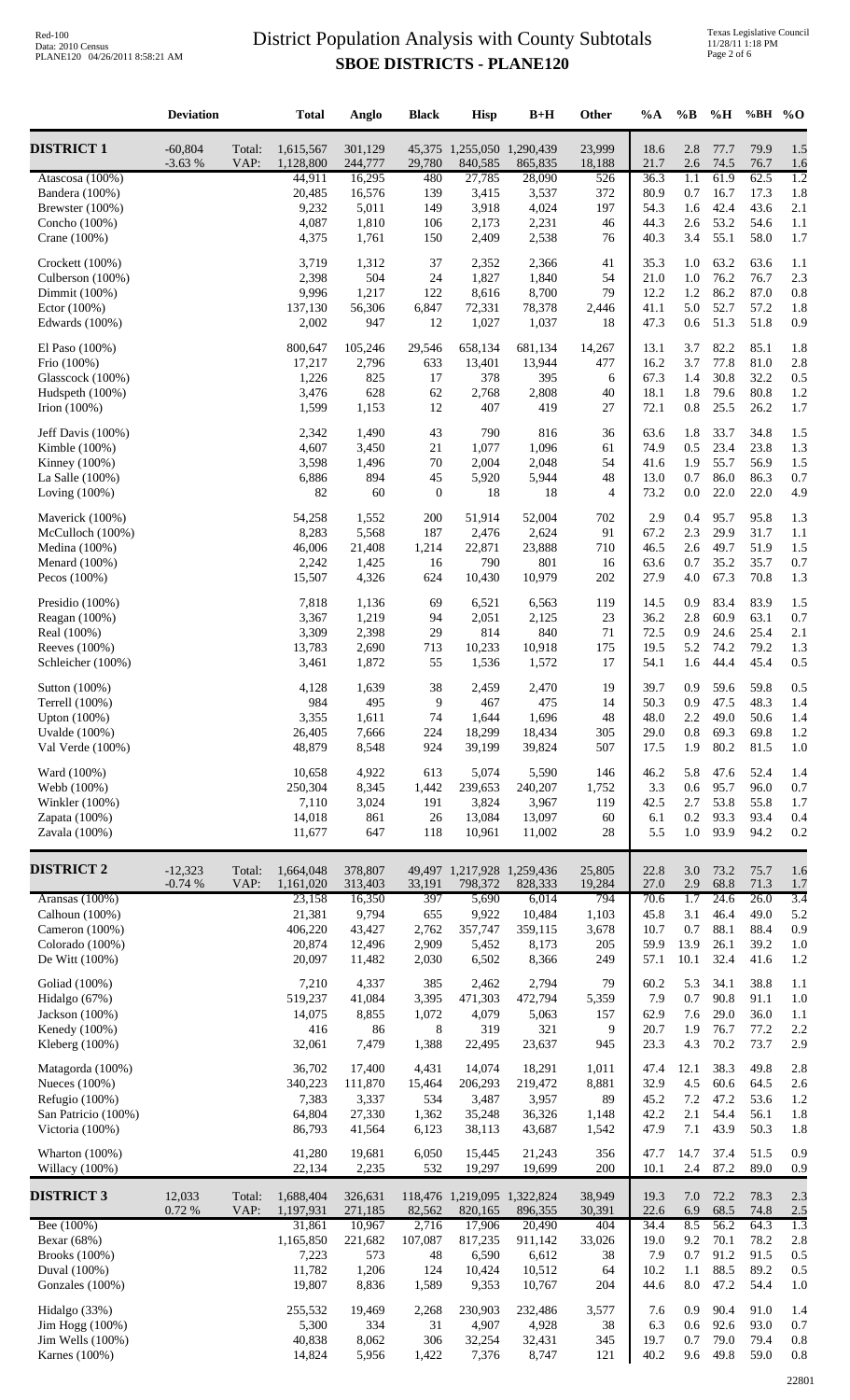|                                         | <b>Deviation</b> |                | <b>Total</b>           | Anglo              | <b>Black</b>       | <b>Hisp</b>        | $B+H$                                  | <b>Other</b>       | $\%A$        | $\%B$            | %H           | %BH % $O$          |              |
|-----------------------------------------|------------------|----------------|------------------------|--------------------|--------------------|--------------------|----------------------------------------|--------------------|--------------|------------------|--------------|--------------------|--------------|
| <b>DISTRICT 3</b>                       | 12,033<br>0.72 % | Total:<br>VAP: | 1,688,404<br>1,197,931 | 326,631<br>271,185 | 82,562             | 820,165            | 118,476 1,219,095 1,322,824<br>896,355 | 38,949<br>30,391   | 19.3<br>22.6 | 7.0<br>6.9       | 72.2<br>68.5 | 78.3<br>74.8       | 2.3<br>2.5   |
| Lavaca $(100\%)$                        |                  |                | 19,263                 | 14,674             | 1,416              | 3,077              | 4,398                                  | 191                | 76.2         | 7.4              | 16.0         | 22.8               | 1.0          |
| Live Oak $(100\%)$                      |                  |                | 11,531                 | 6,805              | 533                | 4,060              | 4,536                                  | 190                | 59.0         | 4.6              | 35.2         | 39.3               | 1.6          |
| McMullen (100%)<br>Starr (100%)         |                  |                | 707<br>60,968          | 432<br>2,449       | 8<br>88            | 261<br>58,337      | 269<br>58,358                          | 6<br>161           | 61.1<br>4.0  | 1.1<br>0.1       | 36.9<br>95.7 | 38.0<br>95.7       | 0.8<br>0.3   |
| Wilson (100%)                           |                  |                | 42,918                 | 25,186             | 840                | 16,412             | 17,148                                 | 584                | 58.7         | $2.0\,$          | 38.2         | 40.0               | 1.4          |
| <b>DISTRICT 4</b>                       | 1,458<br>0.09%   | Total:<br>VAP: | 1,677,829<br>1,174,040 | 193,742<br>167,917 | 551,212<br>395,110 | 565,972            | 881,826 1,416,967<br>952,606           | 67,120<br>53,517   | 11.5<br>14.3 | 32.9<br>33.7     | 52.6<br>48.2 | 84.5<br>81.1       | 4.0<br>4.6   |
| Fort Bend $(16\%)$<br>Harris $(39%)$    |                  |                | 95,093<br>1,582,736    | 7,876<br>185,866   | 55,921<br>495,291  | 28,504             | 83,289<br>853,322 1,333,678            | 3,928<br>63,192    | 8.3<br>11.7  | 58.8<br>31.3     | 30.0<br>53.9 | 87.6<br>84.3       | 4.1<br>4.0   |
|                                         |                  |                |                        |                    |                    |                    |                                        |                    |              |                  |              |                    |              |
| <b>DISTRICT 5</b>                       | 13,247<br>0.79%  | Total:<br>VAP: | 1,689,618<br>1,283,748 | 938,063<br>767,246 | 112,231<br>78,613  | 576,632<br>386,432 | 677,834<br>460,011                     | 73,721<br>56,491   | 55.5<br>59.8 | 6.6<br>6.1       | 34.1<br>30.1 | 40.1<br>35.8       | 4.4<br>4.4   |
| Bexar (32%)                             |                  |                | 548,923                | 297,441            | 37,976             | 189,723            | 223,699                                | 27,783             | 54.2         | 6.9              | 34.6         | 40.8               | 5.1          |
| <b>Blanco</b> (100%)<br>Caldwell (100%) |                  |                | 10,497<br>38,066       | 8,336<br>16,841    | 109<br>2,860       | 1,909<br>17,922    | 1,994<br>20,532                        | 167<br>693         | 79.4<br>44.2 | $1.0\,$<br>7.5   | 18.2<br>47.1 | 19.0<br>53.9       | 1.6<br>1.8   |
| Comal (100%)                            |                  |                | 108,472                | 77,387             | 2,161              | 26,989             | 28,870                                 | 2,215              | 71.3         | 2.0              | 24.9         | 26.6               | 2.0          |
| Gillespie (100%)                        |                  |                | 24,837                 | 19,472             | 123                | 4,969              | 5,043                                  | 322                | 78.4         | 0.5              | 20.0         | 20.3               | 1.3          |
| Guadalupe (100%)                        |                  |                | 131,533                | 72,086             | 9,755              | 46,889             | 55,706                                 | 3,741              | 54.8         | 7.4              | 35.6         | 42.4               | 2.8          |
| Hays (100%)<br>Kendall (100%)           |                  |                | 157,107<br>33,410      | 92,062<br>25,746   | 6,583<br>243       | 55,401<br>6,829    | 61,040<br>7,016                        | 4,005<br>648       | 58.6<br>77.1 | 4.2<br>0.7       | 35.3<br>20.4 | 38.9<br>21.0       | 2.5<br>1.9   |
| Kerr (100%)                             |                  |                | 49,625                 | 35,851             | 1,082              | 11,895             | 12,771                                 | 1,003              | 72.2         | 2.2              | 24.0         | 25.7               | 2.0          |
| Llano $(100\%)$                         |                  |                | 19,301                 | 17,303             | 163                | 1,542              | 1,680                                  | 318                | 89.6         | $0.8\,$          | 8.0          | 8.7                | 1.6          |
| Mason (100%)                            |                  |                | 4,012                  | 3,092              | 25                 | 864                | 885                                    | 35                 | 77.1         | 0.6              | 21.5         | 22.1               | 0.9          |
| San Saba (100%)<br>Travis $(54%)$       |                  |                | 6,131<br>557,704       | 4,135<br>268,311   | 214<br>50,937      | 1,715<br>209,985   | 1,915<br>256,683                       | 81<br>32,710       | 67.4<br>48.1 | 3.5<br>9.1       | 28.0<br>37.7 | 31.2<br>46.0       | 1.3<br>5.9   |
|                                         |                  |                |                        |                    |                    |                    |                                        |                    |              |                  |              |                    |              |
| <b>DISTRICT 6</b>                       | 5,930<br>0.35 %  | Total:<br>VAP: | 1,682,301<br>1,250,061 | 750,027<br>602,875 | 211,125<br>146,870 | 548,266<br>366,329 | 747,495<br>506,630                     | 184,779<br>140,556 | 44.6<br>48.2 | 12.5<br>11.7     | 32.6<br>29.3 | 44.4<br>40.5       | 11.0<br>11.2 |
| Harris $(41%)$                          |                  |                | 1,682,301              | 750,027            | 211,125            | 548,266            | 747,495                                | 184,779            | 44.6         | 12.5             | 32.6         | 44.4               | 11.0         |
| <b>DISTRICT 7</b>                       | 9,490<br>0.57 %  | Total:<br>VAP: | 1,685,861<br>1,234,938 | 919,642<br>714,124 | 281,844<br>196,653 | 337,445<br>217,700 | 611,656<br>410,962                     | 154,563<br>109,852 | 54.6<br>57.8 | 16.7<br>15.9     | 20.0<br>17.6 | 36.3<br>33.3       | 9.2<br>8.9   |
| Brazoria (100%)                         |                  |                | 313,166                | 166,674            | 40,290             | 86,643             | 125,405                                | 21,087             | 53.2         | 12.9             | 27.7         | 40.0               | 6.7          |
| Chambers (100%)                         |                  |                | 35,096                 | 24,767             | 3,092              | 6,635              | 9,609                                  | 720                | 70.6         | $8.8\,$          | 18.9         | 27.4               | 2.1          |
| Fort Bend (84%)<br>Galveston (100%)     |                  |                | 490,282<br>291,309     | 203,804<br>172,652 | 74,863<br>42,280   | 110,463<br>65,270  | 182,519<br>106,012                     | 103,959<br>12,645  | 41.6<br>59.3 | 15.3<br>14.5     | 22.5<br>22.4 | 37.2<br>36.4       | 21.2<br>4.3  |
| Hardin (100%)                           |                  |                | 54,635                 | 48,088             | 3,367              | 2,384              | 5,723                                  | 824                | 88.0         | 6.2              | 4.4          | 10.5               | 1.5          |
| Jasper (100%)                           |                  |                | 35,710                 | 26,939             | 6,225              | 2,017              | 8,188                                  | 583                | 75.4         | 17.4             | 5.6          | 22.9               | 1.6          |
| Jefferson (100%)                        |                  |                | 252,273                | 112,503            | 87,375             | 42,899             | 129,019                                | 10,751             | 44.6         | 34.6             | 17.0         | 51.1               | 4.3          |
| Liberty $(100\%)$<br>Newton $(100%)$    |                  |                | 75,643<br>14,445       | 52,321<br>10,825   | 8,656<br>2,988     | 13,602<br>403      | 22,073<br>3,379                        | 1,249<br>241       | 69.2<br>74.9 | 11.4<br>20.7     | 18.0<br>2.8  | 29.2<br>23.4       | 1.7<br>1.7   |
| Orange (100%)                           |                  |                | 81,837                 | 67,895             | 7,298              | 4,766              | 11,991                                 | 1,951              | 83.0         | 8.9              | 5.8          | 14.7               | 2.4          |
| Sabine (100%)                           |                  |                | 10,834                 | 9,484              | 848                | 344                | 1,183                                  | 167                | 87.5         | 7.8              | 3.2          | 10.9               | 1.5          |
| San Augustine (100%)                    |                  |                | 8,865                  | 6,183              | 2,061              | 532                | 2,586                                  | 96                 | 69.7         | 23.2             | 6.0          | 29.2               | 1.1          |
| Tyler (100%)                            |                  |                | 21,766                 | 17,507             | 2,501              | 1,487              | 3,969                                  | 290                | 80.4         | 11.5             | 6.8          | 18.2               | 1.3          |
| <b>DISTRICT 8</b>                       | 6,227<br>0.37 %  | Total:<br>VAP: | 1,682,598<br>1,234,692 | 989,084<br>778,766 | 181,999<br>122,855 | 439,416<br>278,029 | 613,126<br>397,042                     | 80,388<br>58,884   | 58.8<br>63.1 | 10.8<br>$10.0\,$ | 26.1<br>22.5 | 36.4<br>32.2       | 4.8<br>4.8   |
| Brazos $(100\%)$<br>Grimes (100%)       |                  |                | 194,851<br>26,604      | 115,252<br>16,133  | 22,656<br>4,559    | 45,405<br>5,652    | 67,174<br>10,118                       | 12,425<br>353      | 59.1<br>60.6 | 11.6<br>17.1     | 23.3<br>21.2 | 34.5<br>38.0       | 6.4<br>1.3   |
| Harris $(20%)$                          |                  |                | 827,422                | 413,753            | 101,213            | 269,952            | 365,712                                | 47,957             | 50.0         | 12.2             | 32.6         | 44.2               | 5.8          |
| Houston $(100%)$                        |                  |                | 23,732                 | 14,811             | 6,309              | 2,364              | 8,616                                  | 305                | 62.4         | 26.6             | 10.0         | 36.3               | 1.3          |
| Montgomery (100%)                       |                  |                | 455,746                | 324,611            | 21,731             | 94,698             | 115,065                                | 16,070             | 71.2         | 4.8              | 20.8         | 25.2               | 3.5          |
| Polk (100%)<br>San Jacinto (100%)       |                  |                | 45,413<br>26,384       | 32,830<br>20,204   | 5,448<br>2,893     | 5,959<br>2,880     | 11,321<br>5,677                        | 1,262<br>503       | 72.3<br>76.6 | 12.0<br>11.0     | 13.1<br>10.9 | 24.9<br>21.5       | 2.8<br>1.9   |
| <b>Trinity</b> (100%)                   |                  |                | 14,585                 | 11,819             | 1,431              | 1,117              | 2,547                                  | 219                | 81.0         | 9.8              | 7.7          | 17.5               | 1.5          |
| Walker (100%)                           |                  |                | 67,861                 | 39,671             | 15,759             | 11,389             | 26,896                                 | 1,294              | 58.5         | 23.2             | 16.8         | 39.6               | 1.9          |
| <b>DISTRICT 9</b>                       | 34,676           | Total:         | 1,711,047 1,192,906    |                    | 245,422            | 239,367            | 480,112                                | 38,029             | 69.7         | 14.3             | 14.0         | 28.1               | 2.2          |
| Anderson (100%)                         | 2.07 %           | VAP:           | 1,283,538<br>58,458    | 939,504<br>35,792  | 174,857<br>12,682  | 143,686<br>9,287   | 316,528<br>21,807                      | 27,506<br>859      | 73.2<br>61.2 | 13.6<br>21.7     | 11.2<br>15.9 | 24.7<br>37.3       | 2.1<br>1.5   |
| Angelina (100%)                         |                  |                | 86,771                 | 54,889             | 13,563             | 17,145             | 30,393                                 | 1,489              | 63.3         | 15.6             | 19.8         | 35.0               | 1.7          |
| Bowie (100%)                            |                  |                | 92,565                 | 61,343             | 23,354             | 6,062              | 29,095                                 | 2,127              | 66.3         | 25.2             | 6.5          | 31.4               | 2.3          |
| Camp (100%)<br>Cass (100%)              |                  |                | 12,401<br>30,464       | 7,298<br>23,522    | 2,299<br>5,498     | 2,648<br>1,053     | 4,899<br>6,515                         | 204<br>427         | 58.9<br>77.2 | 18.5<br>18.0     | 21.4<br>3.5  | 39.5<br>21.4       | 1.6<br>1.4   |
| Cherokee (100%)                         |                  |                | 50,845                 | 31,892             | 7,916              | 10,499             | 18,252                                 | 701                | 62.7         | 15.6             | 20.6         | 35.9               | 1.4          |
| Delta (100%)                            |                  |                | 5,231                  | 4,351              | 431                | 288                | 706                                    | 174                | 83.2         | 8.2              | 5.5          | 13.5               | 3.3          |
| Fannin (100%)                           |                  |                | 33,915                 | 27,433             | 2,509              | 3,226              | 5,674                                  | 808                | 80.9         | 7.4              | 9.5          | 16.7               | 2.4          |
| Franklin (100%)<br>Grayson (100%)       |                  |                | 10,605<br>120,877      | 8,601<br>95,103    | 479<br>8,066       | 1,333<br>13,688    | 1,804<br>21,474                        | 200<br>4,300       | 81.1<br>78.7 | 4.5<br>6.7       | 12.6<br>11.3 | 17.0<br>17.8       | 1.9<br>3.6   |
| Gregg (100%)                            |                  |                | 121,730                | 74,005             | 25,549             | 20,018             | 45,034                                 | 2,691              | 60.8         | 21.0             | 16.4         | 37.0               | 2.2          |
| Harrison (100%)                         |                  |                | 65,631                 | 42,654             | 14,844             | 7,254              | 21,948                                 | 1,029              | 65.0         | 22.6             | 11.1         | 33.4               | 1.6          |
| Henderson (100%)                        |                  |                | 78,532                 | 63,494             | 5,301              | 8,490              | 13,642                                 | 1,396              | 80.9         | 6.8              | 10.8         | 17.4               | 1.8          |
| Hopkins (100%)                          |                  |                | 35,161                 | 26,501             | 2,750              | 5,368              | 8,056                                  | 604                |              |                  |              | 75.4 7.8 15.3 22.9 | 1.7          |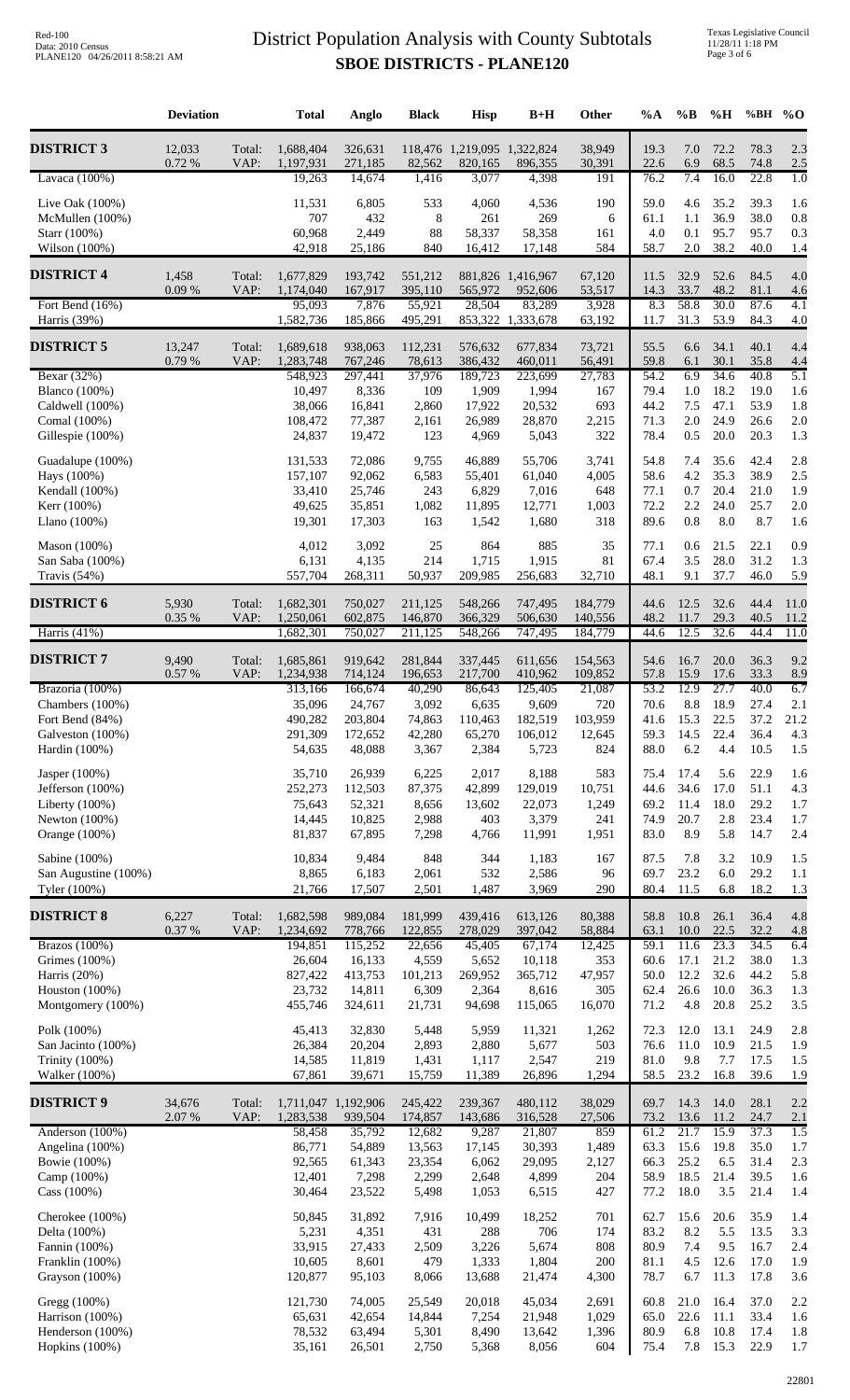|                                        | <b>Deviation</b>      |                | <b>Total</b>                     | Anglo              | <b>Black</b>       | <b>Hisp</b>        | $B+H$              | Other              | $\%A$        | %B                    | %H           | %BH % $O$    |             |
|----------------------------------------|-----------------------|----------------|----------------------------------|--------------------|--------------------|--------------------|--------------------|--------------------|--------------|-----------------------|--------------|--------------|-------------|
| <b>DISTRICT 9</b>                      | 34,676<br>2.07 %      | Total:<br>VAP: | 1,711,047 1,192,906<br>1,283,538 | 939,504            | 245,422<br>174,857 | 239,367<br>143,686 | 480,112<br>316,528 | 38,029<br>27,506   | 69.7<br>73.2 | 14.3<br>13.6          | 14.0<br>11.2 | 28.1<br>24.7 | 2.2<br>2.1  |
| Hunt (100%)                            |                       |                | 86,129                           | 64,393             | 7,711              | 11,751             | 19,211             | 2,525              | 74.8         | 9.0                   | 13.6         | 22.3         | 2.9         |
| Kaufman (100%)                         |                       |                | 103,350                          | 72,328             | 11,505             | 17,548             | 28,744             | 2,278              | 70.0         | 11.1                  | 17.0         | 27.8         | 2.2         |
| Lamar $(100\%)$                        |                       |                | 49,793                           | 37,891             | 7,181              | 3,223              | 10,289             | 1,613              | 76.1         | 14.4                  | 6.5          | 20.7         | 3.2         |
| Marion (100%)                          |                       |                | 10,546                           | 7,564              | 2,418              | 328                | 2,737              | 245                | 71.7         | 22.9                  | 3.1          | 26.0         | 2.3         |
| Morris (100%)<br>Nacogdoches (100%)    |                       |                | 12,934<br>64,524                 | 8,636<br>39,699    | 3,108<br>12,222    | 1,003<br>11,356    | 4,083<br>23,359    | 215<br>1,466       | 66.8<br>61.5 | 24.0<br>18.9          | 7.8<br>17.6  | 31.6<br>36.2 | 1.7<br>2.3  |
|                                        |                       |                | 23,796                           |                    |                    |                    |                    |                    |              |                       |              | 25.0         |             |
| Panola (100%)<br>Rains (100%)          |                       |                | 10,914                           | 17,521<br>9,553    | 4,008<br>291       | 1,970<br>839       | 5,949<br>1,122     | 326<br>239         | 73.6<br>87.5 | 16.8<br>2.7           | 8.3<br>7.7   | 10.3         | 1.4<br>2.2  |
| Red River (100%)                       |                       |                | 12,860                           | 9,503              | 2,313              | 849                | 3,132              | 225                | 73.9         | 18.0                  | 6.6          | 24.4         | 1.7         |
| Rockwall (100%)                        |                       |                | 78,337                           | 58,046             | 4,968              | 12,470             | 17,218             | 3,073              | 74.1         | 6.3                   | 15.9         | 22.0         | 3.9         |
| Rusk (100%)                            |                       |                | 53,330                           | 35,237             | 9,833              | 7,609              | 17,310             | 783                | 66.1         | 18.4                  | 14.3         | 32.5         | 1.5         |
| Shelby (100%)                          |                       |                | 25,448                           | 16,535             | 4,569              | 4,164              | 8,670              | 243                | 65.0         | 18.0                  | 16.4         | 34.1         | 1.0         |
| Smith (100%)                           |                       |                | 209,714                          | 130,246            | 39,257             | 36,088             | 74,668             | 4,800              | 62.1         | 18.7                  | 17.2         | 35.6         | 2.3         |
| Titus (100%)<br>Upshur (100%)          |                       |                | 32,334<br>39,309                 | 15,904<br>32,257   | 3,263<br>3,716     | 12,799<br>2,613    | 15,914<br>6,281    | 516<br>771         | 49.2<br>82.1 | 10.1<br>9.5           | 39.6<br>6.6  | 49.2<br>16.0 | 1.6<br>2.0  |
| Van Zandt (100%)                       |                       |                | 52,579                           | 45,087             | 1,661              | 4,847              | 6,453              | 1,039              | 85.8         | 3.2                   | 9.2          | 12.3         | 2.0         |
|                                        |                       |                |                                  |                    |                    |                    |                    |                    |              |                       |              |              |             |
| Wood (100%)                            |                       |                | 41,964                           | 35,628             | 2,157              | 3,551              | 5,673              | 663                | 84.9         | 5.1                   | 8.5          | 13.5         | <u>1.6</u>  |
| <b>DISTRICT 10</b>                     | $-63,371$<br>$-3.78%$ | Total:<br>VAP: | 1,613,000<br>1,184,465           | 936,537<br>738,602 | 205,969<br>138,190 | 390,553<br>246,762 | 583,685<br>379,372 | 92,778<br>66,491   | 58.1<br>62.4 | 12.8<br>11.7          | 24.2<br>20.8 | 36.2<br>32.0 | 5.8<br>5.6  |
| Austin (100%)                          |                       |                | 28,417                           | 18,657             | 2,886              | 6,641              | 9,404              | 356                | 65.7         | 10.2                  | 23.4         | 33.1         | 1.3         |
| Bastrop (100%)                         |                       |                | 74,171                           | 42,446             | 6,447              | 24,190             | 30,192             | 1,533              | 57.2         | 8.7                   | 32.6         | 40.7         | 2.1         |
| Bell (100%)                            |                       |                | 310,235                          | 157,289            | 74,401             | 67,010             | 136,167            | 16,779             | 50.7         | 24.0                  | 21.6         | 43.9         | 5.4         |
| Burleson (100%)                        |                       |                | 17,187                           | 11,696             | 2,202              | 3,166              | 5,316              | 175                | 68.1         | 12.8                  | 18.4         | 30.9         | 1.0         |
| Burnet (100%)                          |                       |                | 42,750                           | 32,530             | 917                | 8,652              | 9,471              | 749                | 76.1         | 2.1                   | 20.2         | 22.2         | 1.8         |
| Falls (100%)                           |                       |                | 17,866                           | 9,381              | 4,633              | 3,716              | 8,254              | 231                | 52.5         | 25.9                  | 20.8         | 46.2         | 1.3         |
| Fayette (100%)                         |                       |                | 24,554                           | 18,038             | 1,762              | 4,585              | 6,274              | 242                | 73.5         | 7.2                   | 18.7         | 25.6         | 1.0         |
| Freestone (100%)<br>Lee $(100\%)$      |                       |                | 19,816<br>16,612                 | 13,656<br>10,798   | 3,280<br>1,948     | 2,694<br>3,724     | 5,918<br>5,614     | 242<br>200         | 68.9<br>65.0 | 16.6<br>11.7          | 13.6<br>22.4 | 29.9<br>33.8 | 1.2<br>1.2  |
| Leon $(100%)$                          |                       |                | 16,801                           | 13,078             | 1,266              | 2,260              | 3,493              | 230                | 77.8         | $7.5$                 | 13.5         | 20.8         | 1.4         |
| Limestone (100%)                       |                       |                | 23,384                           | 14,433             | 4,307              | 4,465              | 8,665              | 286                | 61.7         | 18.4                  | 19.1         | 37.1         | 1.2         |
| Madison (100%)                         |                       |                | 13,664                           | 8,030              | 2,814              | 2,688              | 5,449              | 185                | 58.8         | 20.6                  | 19.7         | 39.9         | 1.4         |
| Milam (100%)                           |                       |                | 24,757                           | 16,216             | 2,609              | 5,780              | 8,255              | 286                | 65.5         | 10.5                  | 23.3         | 33.3         | 1.2         |
| Robertson (100%)                       |                       |                | 16,622                           | 9,821              | 3,704              | 2,990              | 6,569              | 232                | 59.1         | 22.3<br>9.7           | 18.0         | 39.5<br>37.5 | 1.4         |
| Travis $(46%)$                         |                       |                | 466,562                          | 249,333            | 45,298             | 132,781            | 174,876            | 42,353             | 53.4         |                       | 28.5         |              | 9.1         |
| Waller (100%)                          |                       |                | 43,205                           | 19,260             | 11,103             | 12,536             | 23,354             | 591                | 44.6         | 25.7                  | 29.0         | 54.1         | 1.4         |
| Washington (100%)<br>Williamson (100%) |                       |                | 33,718<br>422,679                | 22,394<br>269,481  | 6,173<br>30,219    | 4,641<br>98,034    | 10,660<br>125,754  | 664<br>27,444      | 66.4<br>63.8 | 18.3<br>7.1           | 13.8<br>23.2 | 31.6<br>29.8 | 2.0<br>6.5  |
| <b>DISTRICT 11</b>                     | 17,716                | Total:         | 1,694,087 1,031,288              |                    | 174,794            | 366,603            | 533,657            | 129,142            | 60.9         | 10.3                  | 21.6         | 31.5         | 7.6         |
|                                        | 1.06 %                | VAP:           | 1,247,460                        | 810,211            | 116,832            | 230,756            | 343,988            | 93,261             | 64.9         | 9.4                   | 18.5         | 27.6         | 7.5         |
| Dallas $(14%)$                         |                       |                | 320,976                          | 134,958            | 38,777             | 102,146            | 139,083            | 46,935             | 42.0         | 12.1                  | 31.8         | 43.3         | 14.6        |
| Parker (100%)<br>Tarrant (69%)         |                       |                | 116,927<br>1,256,184             | 99,698<br>796,632  | 2,354<br>133,663   | 12,410<br>252,047  | 14,637<br>379,937  | 2,592<br>79,615    | 85.3<br>63.4 | $2.0\,$<br>10.6       | 10.6<br>20.1 | 12.5<br>30.2 | 2.2<br>6.3  |
|                                        |                       |                |                                  |                    |                    |                    |                    |                    |              |                       |              |              |             |
| <b>DISTRICT 12</b>                     | 28,508<br>1.70 %      | Total:<br>VAP: | 1,704,879<br>1,244,293           | 959,191<br>751,702 | 211,785<br>141,420 | 368,688<br>231,553 | 573,084<br>369,538 | 172,604<br>123,053 | 56.3<br>60.4 | 12.4<br>11.4          | 21.6<br>18.6 | 33.6<br>29.7 | 10.1<br>9.9 |
| Collin $(100\%)$                       |                       |                | 782,341                          | 493,492            | 72,751             | 115,354            | 185,221            | 103,628            | 63.1         | 9.3                   | 14.7         | 23.7         | 13.2        |
| Dallas (39%)                           |                       |                | 922,538                          | 465,699            | 139,034            | 253,334            | 387,863            | 68,976             | 50.5         | 15.1                  | 27.5         | 42.0         | 7.5         |
| <b>DISTRICT 13</b>                     | 1,104                 | Total:         | 1,677,475                        | 324,539            | 523,043            |                    | 781,390 1,290,916  | 62,020             | 19.3         | 31.2                  | 46.6         | 77.0         | 3.7         |
|                                        | 0.07 %                | VAP:           | 1,168,818                        | 276,960            | 365,898            | 485,745            | 845,373            | 46,485             | 23.7         | 31.3                  | 41.6         | 72.3         | 4.0         |
| Dallas $(47%)$<br>Tarrant (31%)        |                       |                | 1,124,625<br>552,850             | 184,036<br>140,503 | 370,330<br>152,713 | 550,460<br>230,930 | 912,012<br>378,904 | 28,577<br>33,443   | 16.4<br>25.4 | 32.9<br>27.6          | 48.9<br>41.8 | 81.1<br>68.5 | 2.5<br>6.0  |
|                                        |                       |                |                                  |                    |                    |                    |                    |                    |              |                       |              |              |             |
| <b>DISTRICT 14</b>                     | 5,384<br>$0.32~\%$    | Total:<br>VAP: | 1,681,755 1,139,086<br>1,235,788 | 882,503            | 147,291<br>99,721  | 322,843<br>199,965 | 463,384<br>296,888 | 79,285<br>56,397   | 67.7<br>71.4 | 8.8<br>8.1            | 19.2<br>16.2 | 27.6<br>24.0 | 4.7<br>4.6  |
| <b>Bosque</b> (100%)                   |                       |                | 18,212                           | 14,701             | 394                | 2,926              | 3,285              | 226                | 80.7         | 2.2                   | 16.1         | 18.0         | 1.2         |
| Brown (100%)                           |                       |                | 38,106                           | 28,478             | 1,615              | 7,453              | 8,960              | 668                | 74.7         | 4.2                   | 19.6         | 23.5         | 1.8         |
| Comanche (100%)<br>Coryell (100%)      |                       |                | 13,974<br>75,388                 | 10,145<br>46,776   | 88<br>13,806       | 3,605<br>11,973    | 3,648<br>24,847    | 181<br>3,765       | 72.6<br>62.0 | 0.6<br>18.3           | 25.8<br>15.9 | 26.1<br>33.0 | 1.3<br>5.0  |
| Denton $(100\%)$                       |                       |                | 662,614                          | 426,887            | 61,608             | 120,836            | 179,757            | 55,970             | 64.4         | 9.3                   | 18.2         | 27.1         | 8.4         |
|                                        |                       |                |                                  |                    |                    |                    |                    |                    |              |                       |              |              |             |
| Eastland (100%)<br>Ellis $(100\%)$     |                       |                | 18,583<br>149,610                | 15,271<br>97,987   | 403<br>14,298      | 2,673<br>35,161    | 3,041<br>48,943    | 271<br>2,680       | 82.2<br>65.5 | 2.2<br>9.6            | 14.4<br>23.5 | 16.4<br>32.7 | 1.5<br>1.8  |
| Erath (100%)                           |                       |                | 37,890                           | 29,382             | 548                | 7,279              | 7,783              | 725                | 77.5         | 1.4                   | 19.2         | 20.5         | 1.9         |
| Hamilton (100%)                        |                       |                | 8,517                            | 7,495              | 61                 | 863                | 913                | 109                | 88.0         | 0.7                   | 10.1         | 10.7         | 1.3         |
| Hill (100%)                            |                       |                | 35,089                           | 25,836             | 2,487              | 6,427              | 8,796              | 457                | 73.6         | 7.1                   | 18.3         | 25.1         | 1.3         |
| Hood (100%)                            |                       |                | 51,182                           | 44,588             | 374                | 5,234              | 5,566              | 1,028              | 87.1         | 0.7                   | 10.2         | 10.9         | 2.0         |
| Jack (100%)                            |                       |                | 9,044                            | 7,289              | 364                | 1,283              | 1,642              | 113                | 80.6         | 4.0                   | 14.2         | 18.2         | 1.2         |
| Johnson $(100%)$                       |                       |                | 150,934                          | 115,545            | 4,739              | 27,319             | 31,743             | 3,646<br>696       | 76.6         | 3.1<br>4.0            | 18.1<br>17.5 | 21.0<br>21.1 | 2.4         |
| Lampasas (100%)<br>McLennan (100%)     |                       |                | 19,677<br>234,906                | 14,836<br>138,295  | 785<br>36,894      | 3,443<br>55,471    | 4,145<br>90,948    | 5,663              | 75.4<br>58.9 | 15.7                  | 23.6         | 38.7         | 3.5<br>2.4  |
|                                        |                       |                |                                  |                    |                    |                    |                    |                    |              |                       |              |              |             |
| Mills (100%)<br>Navarro (100%)         |                       |                | 4,936<br>47,735                  | 4,024<br>28,587    | 36<br>6,958        | 818<br>11,345      | 854<br>18,088      | 58<br>1,060        | 81.5         | 0.7<br>59.9 14.6 23.8 | 16.6         | 17.3<br>37.9 | 1.2<br>2.2  |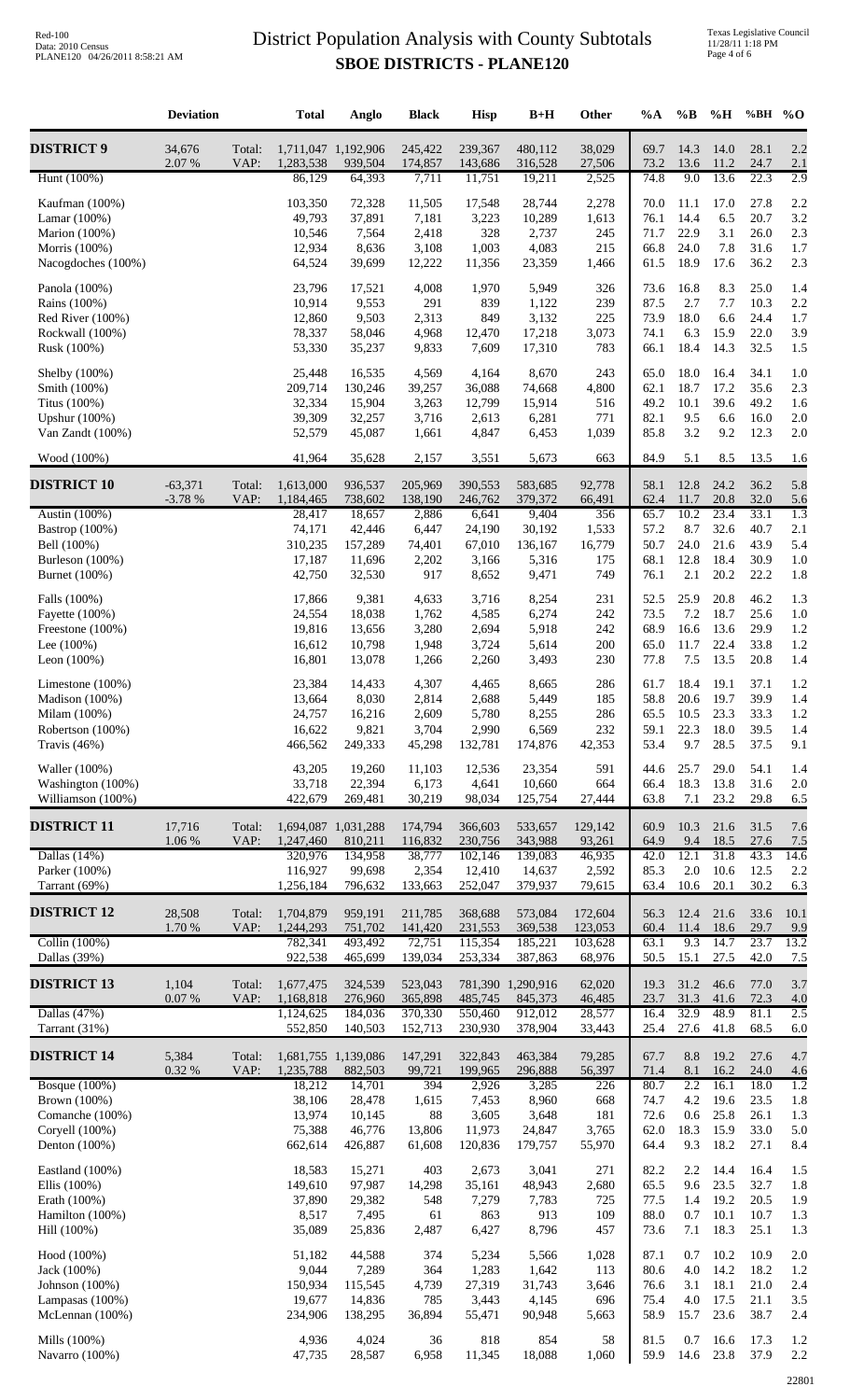|                                                          | <b>Deviation</b> |                | <b>Total</b>                     | Anglo                    | <b>Black</b>            | <b>Hisp</b>             | $B+H$                   | Other             | $\%A$                | $\%$ B            | $\%$ H                   | %BH % $O$            |                   |
|----------------------------------------------------------|------------------|----------------|----------------------------------|--------------------------|-------------------------|-------------------------|-------------------------|-------------------|----------------------|-------------------|--------------------------|----------------------|-------------------|
| <b>DISTRICT 14</b>                                       | 5,384<br>0.32 %  | Total:<br>VAP: | 1,681,755 1,139,086<br>1,235,788 | 882,503                  | 147,291<br>99,721       | 322,843<br>199,965      | 463,384<br>296,888      | 79,285<br>56,397  | 67.7<br>71.4         | 8.8<br>8.1        | 19.2<br>16.2             | 27.6<br>24.0         | 4.7<br>4.6        |
| Palo Pinto (100%)<br>Somervell (100%)<br>Stephens (100%) |                  |                | 28,111<br>8,490<br>9,630         | 21,958<br>6,595<br>7,289 | 746<br>84<br>225        | 4,985<br>1,626<br>2,011 | 5,678<br>1,698<br>2,228 | 475<br>197<br>113 | 78.1<br>77.7<br>75.7 | 2.7<br>1.0<br>2.3 | 17.7<br>19.2<br>20.9     | 20.2<br>20.0<br>23.1 | 1.7<br>2.3<br>1.2 |
| Wise $(100\%)$                                           |                  |                | 59,127                           | 47,122                   | 778                     | 10,112                  | 10,821                  | 1,184             | 79.7                 | 1.3               | 17.1                     | 18.3                 | 2.0               |
| <b>DISTRICT 15</b>                                       | 721              | Total:         | 1,677,092 1,016,673              |                          | 108,406                 | 515,819                 | 615,624                 | 44,795            | 60.6                 | 6.5               | 30.8                     | 36.7                 | 2.7               |
| Andrews $(100\%)$                                        | $0.04~\%$        | VAP:           | 1,250,145<br>14,786              | 814,909<br>7,083         | 73,707<br>285           | 331,093<br>7,195        | 401,731<br>7,436        | 33,505<br>267     | 65.2<br>47.9         | 5.9<br>1.9        | 26.5<br>48.7             | 32.1<br>50.3         | 2.7<br>1.8        |
| Archer (100%)                                            |                  |                | 9,054                            | 8,182                    | 67                      | 675                     | 730                     | 142               | 90.4                 | 0.7               | 7.5                      | 8.1                  | 1.6               |
| Armstrong (100%)                                         |                  |                | 1,901<br>7,165                   | 1,725<br>2,745           | 15<br>104               | 124<br>4,283            | 139                     | 37                | 90.7<br>38.3         | $0.8\,$<br>1.5    | 6.5<br>59.8              | 7.3<br>60.8          | 1.9               |
| Bailey (100%)<br>Baylor (100%)                           |                  |                | 3,726                            | 3,147                    | 99                      | 455                     | 4,354<br>542            | 66<br>37          | 84.5                 | 2.7               | 12.2                     | 14.5                 | 0.9<br>1.0        |
| Borden (100%)                                            |                  |                | 641                              | 539                      | $\boldsymbol{0}$        | 95                      | 95                      | 7                 | 84.1                 | 0.0               | 14.8                     | 14.8                 | 1.1               |
| Briscoe $(100%)$                                         |                  |                | 1,637                            | 1,163                    | 49                      | 411                     | 453                     | 21                | 71.0                 | 3.0               | 25.1                     | 27.7                 | 1.3               |
| Callahan (100%)                                          |                  |                | 13,544                           | 12,065                   | 209                     | 1,025                   | 1,221                   | 258               | 89.1                 | 1.5               | 7.6                      | 9.0                  | 1.9               |
| Carson (100%)<br>Castro (100%)                           |                  |                | 6,182<br>8,062                   | 5,473<br>3,004           | 56<br>173               | 525<br>4,828            | 581<br>4,982            | 128<br>76         | 88.5<br>37.3         | 0.9<br>2.1        | 8.5<br>59.9              | 9.4<br>61.8          | 2.1<br>0.9        |
| Childress (100%)                                         |                  |                | 7,041                            | 4,327                    | 723                     | 1,885                   | 2,586                   | 128               | 61.5                 | 10.3              | 26.8                     | 36.7                 | 1.8               |
| Clay (100%)                                              |                  |                | 10,752                           | 9,941                    | 79                      | 467                     | 539                     | 272               | 92.5                 | 0.7               | 4.3                      | 5.0                  | 2.5               |
| Cochran $(100%)$                                         |                  |                | 3,127                            | 1,329                    | 139                     | 1,654                   | 1,770                   | 28                | 42.5                 | 4.4               | 52.9                     | 56.6                 | 0.9               |
| Coke (100%)<br>Coleman $(100\%)$                         |                  |                | 3,320<br>8,895                   | 2,651<br>7,123           | 12<br>246               | 602<br>1,419            | 612<br>1,637            | 57<br>135         | 79.8<br>80.1         | 0.4<br>2.8        | 18.1<br>16.0             | 18.4<br>18.4         | 1.7<br>1.5        |
| Collingsworth (100%)                                     |                  |                | 3,057                            | 1,937                    | 168                     | 916                     | 1,047                   | 73                | 63.4                 | 5.5               | 30.0                     | 34.2                 | 2.4               |
| Cooke (100%)                                             |                  |                | 38,437                           | 30,255                   | 1,296                   | 5,997                   | 7,228                   | 954               | 78.7                 | 3.4               | 15.6                     | 18.8                 | 2.5               |
| Cottle (100%)                                            |                  |                | 1,505                            | 1,043                    | 142                     | 316                     | 450                     | 12                | 69.3                 | 9.4               | 21.0                     | 29.9                 | 0.8               |
| Crosby $(100\%)$<br>Dallam (100%)                        |                  |                | 6,059<br>6,703                   | 2,625<br>3,726           | 243<br>114              | 3,171<br>2,717          | 3,388<br>2,814          | 46<br>163         | 43.3<br>55.6         | 4.0<br>1.7        | 52.3<br>40.5             | 55.9<br>42.0         | 0.8<br>2.4        |
| Dawson $(100%)$                                          |                  |                | 13,833                           | 5,402                    | 992                     | 7,387                   | 8,305                   | 126               | 39.1                 | 7.2               | 53.4                     | 60.0                 | 0.9               |
| Deaf Smith (100%)                                        |                  |                | 19,372                           | 5,939                    | 296                     | 13,039                  | 13,234                  | 199               | 30.7                 | 1.5               | 67.3                     | 68.3                 | 1.0               |
| Dickens $(100%)$                                         |                  |                | 2,444                            | 1,590                    | 107                     | 708                     | 801                     | 53                | 65.1                 | 4.4               | 29.0                     | 32.8                 | 2.2               |
| Donley (100%)<br>Fisher (100%)                           |                  |                | 3,677<br>3,974                   | 3,136<br>2,797           | 182<br>155              | 309<br>999              | 488<br>1,132            | 53<br>45          | 85.3<br>70.4         | 4.9<br>3.9        | 8.4<br>25.1              | 13.3<br>28.5         | 1.4<br>1.1        |
|                                                          |                  |                |                                  |                          | 249                     |                         | 3,631                   |                   | 43.1                 |                   |                          |                      |                   |
| Floyd (100%)<br>Foard (100%)                             |                  |                | 6,446<br>1,336                   | 2,777<br>1,087           | 54                      | 3,410<br>187            | 241                     | 38<br>8           | 81.4                 | 3.9<br>4.0        | 52.9<br>14.0             | 56.3<br>18.0         | 0.6<br>0.6        |
| Gaines (100%)                                            |                  |                | 17,526                           | 10,628                   | 346                     | 6,413                   | 6,704                   | 194               | 60.6                 | 2.0               | 36.6                     | 38.3                 | 1.1               |
| Garza (100%)<br>Gray (100%)                              |                  |                | 6,461<br>22,535                  | 2,962<br>15,564          | 443<br>1,218            | 3,046<br>5,365          | 3,452<br>6,521          | 47<br>450         | 45.8<br>69.1         | 6.9<br>5.4        | 47.1<br>23.8             | 53.4<br>28.9         | 0.7<br>2.0        |
| Hale (100%)                                              |                  |                | 36,273                           | 13,647                   | 2,156                   | 20,269                  | 22,199                  | 427               | 37.6                 | 5.9               | 55.9                     | 61.2                 | 1.2               |
| Hall (100%)                                              |                  |                | 3,353                            | 1,998                    | 254                     | 1,087                   | 1,329                   | 26                | 59.6                 | 7.6               | 32.4                     | 39.6                 | 0.8               |
| Hansford (100%)                                          |                  |                | 5,613                            | 3,088                    | 53                      | 2,430                   | 2,469                   | 56                | 55.0                 | 0.9               | 43.3                     | 44.0                 | 1.0               |
| Hardeman (100%)<br>Hartley (100%)                        |                  |                | 4,139<br>6,062                   | 2,938<br>4,111           | 271<br>429              | 889<br>1,448            | 1,131<br>1,871          | 70<br>80          | 71.0<br>67.8         | 6.5<br>7.1        | 21.5<br>23.9             | 27.3<br>30.9         | 1.7<br>1.3        |
| Haskell (100%)                                           |                  |                | 5,899                            | 4,148                    | 261                     | 1,414                   | 1,648                   | 103               | 70.3                 | 4.4               | 24.0                     | 27.9                 | 1.7               |
| Hemphill (100%)                                          |                  |                | 3,807                            | 2,656                    | 14                      | 1,086                   | 1,095                   | 56                | 69.8                 | 0.4               | 28.5                     | 28.8                 | 1.5               |
| Hockley (100%)<br>Howard (100%)                          |                  |                | 22,935<br>35,012                 | 11,795<br>18,801         | 941                     | 9,993<br>13,255         | 10,860<br>15,471        | 280<br>740        | 51.4<br>53.7         | 4.1<br>6.9        | 43.6<br>37.9             | 47.4<br>44.2         | 1.2<br>2.1        |
| Hutchinson (100%)                                        |                  |                | 22,150                           | 16,482                   | 2,414<br>682            | 4,386                   | 5,001                   | 667               | 74.4                 | 3.1               | 19.8                     | 22.6                 | 3.0               |
| Jones (100%)                                             |                  |                | 20,202                           | 12,549                   | 2,447                   | 5,009                   | 7,384                   | 269               | 62.1                 | 12.1              | 24.8                     | 36.6                 | 1.3               |
| Kent (100%)                                              |                  |                | 808                              | 669                      | 12                      | 120                     | 128                     | 11                | 82.8                 | 1.5               | 14.9                     | 15.8                 | 1.4               |
| King (100%)                                              |                  |                | 286<br>3,719                     | 242<br>2,347             | $\boldsymbol{0}$<br>247 | 39<br>1,101             | 39<br>1,331             | 5<br>41           | 84.6<br>63.1         | 0.0<br>6.6        | 13.6<br>29.6             | 13.6<br>35.8         | 1.7               |
| Knox (100%)<br>Lamb $(100%)$                             |                  |                | 13,977                           | 6,020                    | 672                     | 7,231                   | 7,828                   | 129               | 43.1                 | 4.8               | 51.7                     | 56.0                 | 1.1<br>0.9        |
| Lipscomb $(100%)$                                        |                  |                | 3,302                            | 2,213                    | 32                      | 1,007                   | 1,020                   | 69                | 67.0                 | 1.0               | 30.5                     | 30.9                 | 2.1               |
| Lubbock $(100\%)$                                        |                  |                | 278,831                          | 159,815                  | 22,834                  | 88,924                  | 110,078                 | 8,938             | 57.3                 | 8.2               | 31.9                     | 39.5                 | 3.2               |
| Lynn $(100%)$                                            |                  |                | 5,915<br>4,799                   | 2,984<br>2,578           | 145                     | 2,743<br>2,086          | 2,868                   | 63                | 50.4                 | $2.5\,$           | 46.4                     | 48.5                 | 1.1               |
| Martin (100%)<br>Midland (100%)                          |                  |                | 136,872                          | 72,822                   | 101<br>9,991            | 51,600                  | 2,169<br>60,824         | 52<br>3,226       | 53.7<br>53.2         | 2.1<br>7.3        | 43.5<br>37.7             | 45.2<br>44.4         | 1.1<br>2.4        |
| Mitchell (100%)                                          |                  |                | 9,403                            | 4,753                    | 1,088                   | 3,481                   | 4,541                   | 109               | 50.5                 | 11.6              | 37.0                     | 48.3                 | 1.2               |
| Montague (100%)                                          |                  |                | 19,719                           | 17,347                   | 111                     | 1,930                   | 2,010                   | 362               | 88.0                 | 0.6               | 9.8                      | 10.2                 | 1.8               |
| Moore $(100\%)$<br>Motley (100%)                         |                  |                | 21,904<br>1,210                  | 8,370<br>1,013           | 388<br>24               | 11,542<br>163           | 11,856<br>187           | 1,678<br>10       | 38.2<br>83.7         | 1.8<br>$2.0\,$    | 52.7<br>13.5             | 54.1<br>15.5         | 7.7<br>0.8        |
| Nolan (100%)                                             |                  |                | 15,216                           | 9,191                    | 838                     | 5,103                   | 5,854                   | 171               | 60.4                 | 5.5               | 33.5                     | 38.5                 | 1.1               |
| Ochiltree (100%)                                         |                  |                | 10,223                           | 5,062                    | 67                      | 4,982                   | 5,015                   | 146               | 49.5                 | 0.7               | 48.7                     | 49.1                 | 1.4               |
| Oldham (100%)                                            |                  |                | 2,052                            | 1,699                    | 71                      | 243                     | 311                     | 42                | 82.8                 | 3.5               | 11.8                     | 15.2                 | 2.0               |
| Parmer (100%)<br>Potter (100%)                           |                  |                | 10,269<br>121,073                | 3,943<br>59,322          | 146<br>13,672           | 6,164<br>42,692         | 6,266<br>55,447         | 60<br>6,304       | 38.4<br>49.0         | 1.4<br>11.3       | 60.0<br>35.3             | 61.0<br>45.8         | 0.6<br>5.2        |
| Randall (100%)                                           |                  |                | 120,725                          | 94,361                   | 3,644                   | 19,775                  | 23,068                  | 3,296             | 78.2                 | 3.0               | 16.4                     | 19.1                 | 2.7               |
| Roberts (100%)                                           |                  |                | 929                              | 841                      | $\overline{4}$          | 74                      | 74                      | 14                | 90.5                 | 0.4               | 8.0                      | $\ \, 8.0$           | 1.5               |
| <b>Runnels</b> (100%)                                    |                  |                | 10,501                           | 6,841                    | 231                     | 3,361                   | 3,548                   | 112               | 65.1                 | 2.2               | 32.0                     | 33.8                 | 1.1               |
| Scurry (100%)<br>Shackelford (100%)                      |                  |                | 16,921<br>3,378                  | 9,773<br>2,961           | 906<br>56               | 6,149<br>340            | 6,975<br>374            | 173<br>43         | 57.8<br>87.7         | 5.4               | 36.3<br>$1.7 \quad 10.1$ | 41.2<br>11.1         | 1.0<br>1.3        |
|                                                          |                  |                |                                  |                          |                         |                         |                         |                   |                      |                   |                          |                      |                   |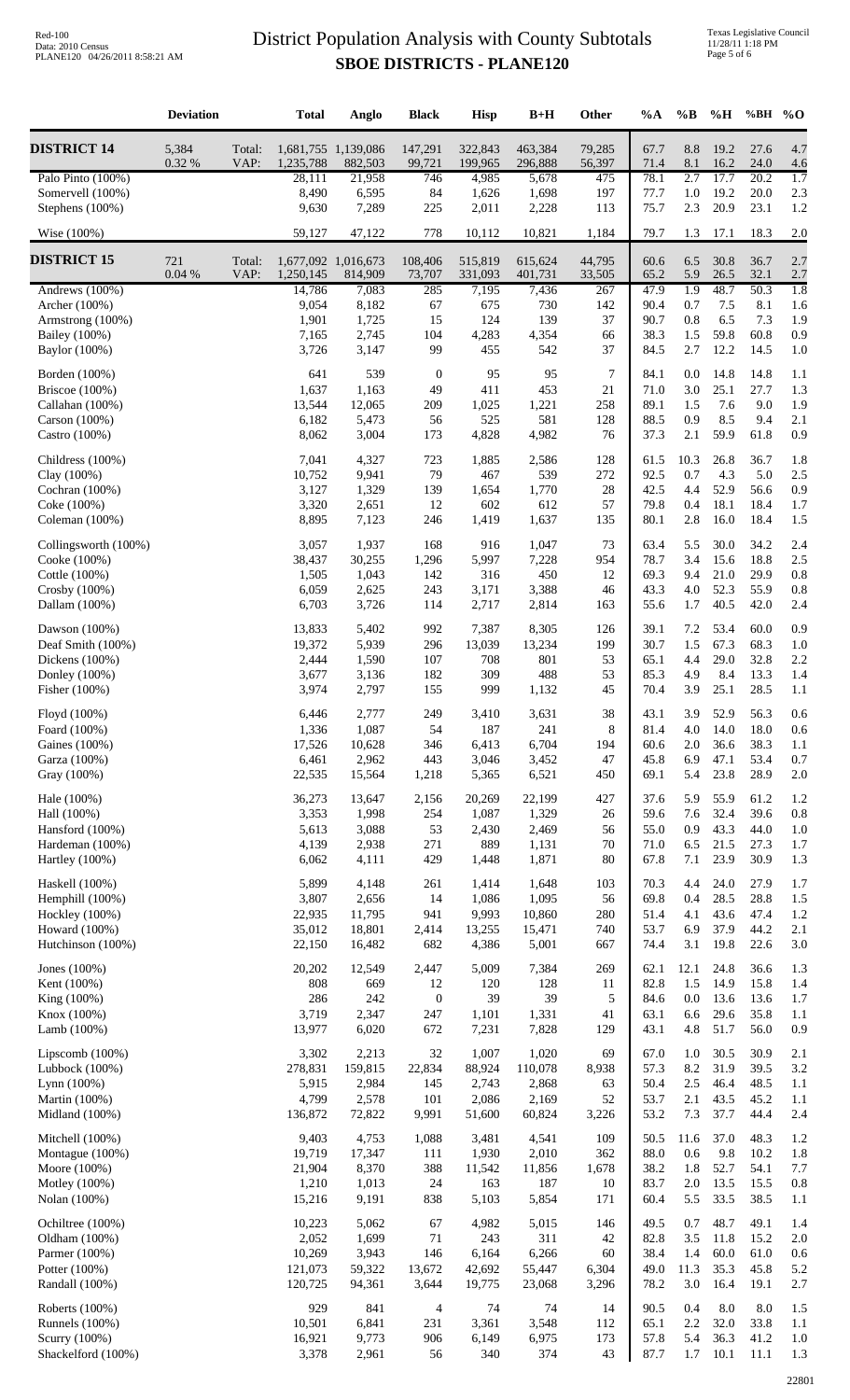### **SBOE DISTRICTS - PLANE120** District Population Analysis with County Subtotals

Texas Legislative Council 11/28/11 1:18 PM Page 6 of 6

|                     | <b>Deviation</b> |        | <b>Total</b> | Anglo     | <b>Black</b> | <b>Hisp</b> | $B+H$   | Other  | $\%A$ | $\%$ B | %H   | %BH  | $\%$ O |
|---------------------|------------------|--------|--------------|-----------|--------------|-------------|---------|--------|-------|--------|------|------|--------|
| <b>DISTRICT 15</b>  | 721              | Total: | 1,677,092    | 1,016,673 | 108,406      | 515,819     | 615,624 | 44,795 | 60.6  | 6.5    | 30.8 | 36.7 | 2.7    |
|                     | 0.04%            | VAP:   | 1,250,145    | 814,909   | 73,707       | 331,093     | 401,731 | 33,505 | 65.2  | 5.9    | 26.5 | 32.1 | 2.7    |
| Sherman (100%)      |                  |        | 3,034        | 1,762     | 15           | 1,227       | 1,240   | 32     | 58.1  | 0.5    | 40.4 | 40.9 | 1.1    |
| Sterling $(100\%)$  |                  |        | 1,143        | 733       | 22           | 365         | 386     | 24     | 64.1  | 1.9    | 31.9 | 33.8 | 2.1    |
| Stonewall (100%)    |                  |        | 1,490        | 1,206     | 48           | 209         | 255     | 29     | 80.9  | 3.2    | 14.0 | 17.1 | 1.9    |
| Swisher (100%)      |                  |        | 7,854        | 4,025     | 630          | 3,149       | 3,740   | 89     | 51.2  | 8.0    | 40.1 | 47.6 | 1.1    |
| Taylor (100%)       |                  |        | 131,506      | 88,121    | 11,313       | 29,074      | 39,358  | 4,027  | 67.0  | 8.6    | 22.1 | 29.9 | 3.1    |
| Terry (100%)        |                  |        | 12,651       | 5,747     | 659          | 6,211       | 6,810   | 94     | 45.4  | 5.2    | 49.1 | 53.8 | 0.7    |
| Throckmorton (100%) |                  |        | 1,641        | 1,453     | 12           | 152         | 162     | 26     | 88.5  | 0.7    | 9.3  | 9.9  | 1.6    |
| Tom Green (100%)    |                  |        | 110,224      | 63,799    | 5,300        | 39,315      | 43,876  | 2,549  | 57.9  | 4.8    | 35.7 | 39.8 | 2.3    |
| Wheeler $(100\%)$   |                  |        | 5,410        | 3,847     | 149          | 1,344       | 1,481   | 82     | 71.1  | 2.8    | 24.8 | 27.4 | 1.5    |
| Wichita $(100\%)$   |                  |        | 131,500      | 90,001    | 15,204       | 21,859      | 36,284  | 5,215  | 68.4  | 11.6   | 16.6 | 27.6 | 4.0    |
| Wilbarger (100%)    |                  |        | 13,535       | 8,585     | 1,183        | 3,508       | 4,634   | 316    | 63.4  | 8.7    | 25.9 | 34.2 | 2.3    |
| Yoakum (100%)       |                  |        | 7,879        | 3,090     | 103          | 4,622       | 4,697   | 92     | 39.2  | 1.3    | 58.7 | 59.6 | 1.2    |
| Young $(100\%)$     |                  |        | 18,550       | 14,959    | 305          | 3,045       | 3,319   | 272    | 80.6  | 1.6    | 16.4 | 17.9 | 1.5    |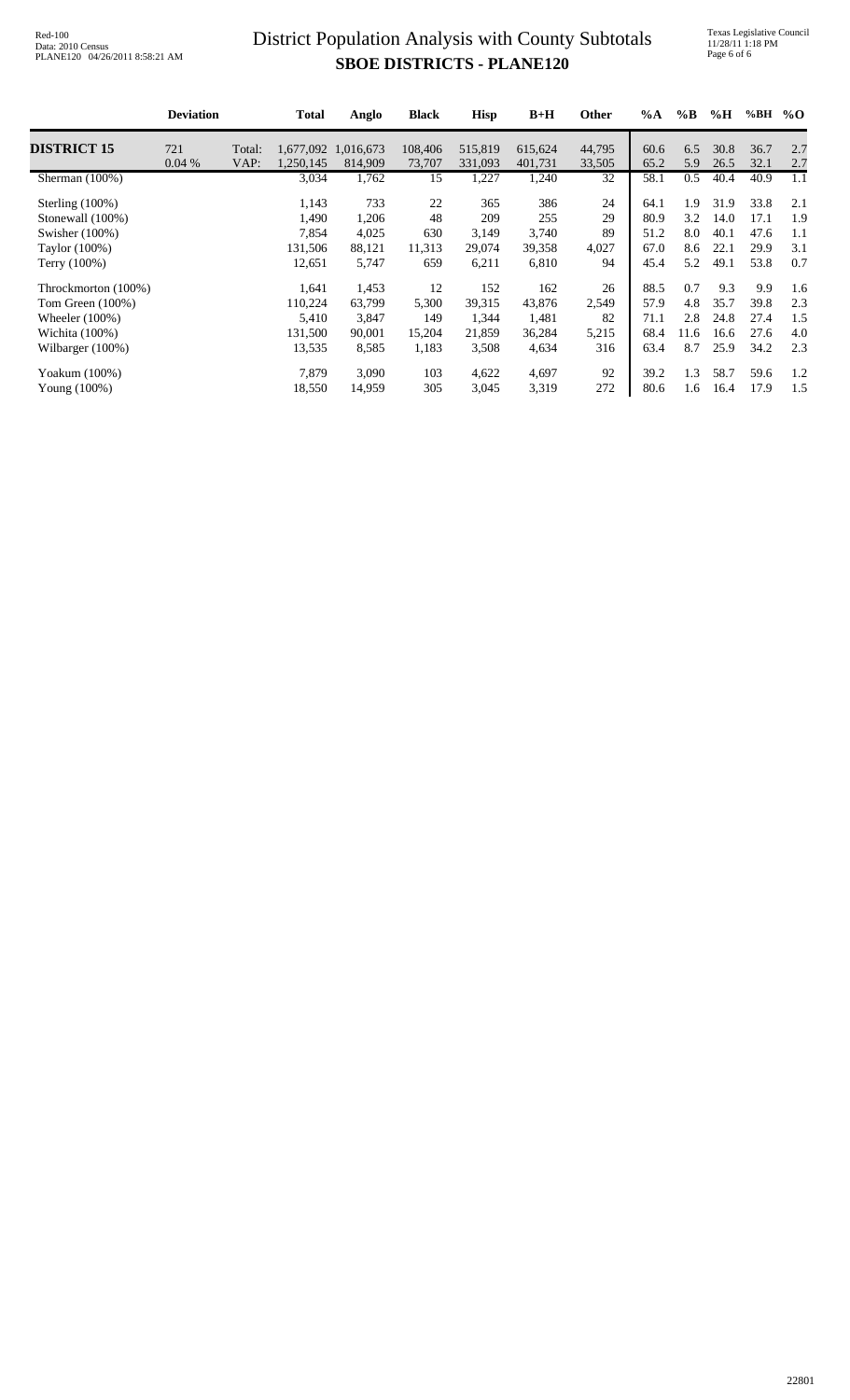#### Population and Voter Data with Voter Registration Comparison

Texas Legislative Council 11/28/11 1:18 PM Page 1 of 1

#### **SBOE DISTRICTS - PLANE120**

|                |                           |        | <b>Population</b> |       |       |      |      |         |                         |                |              |             | <b>Total Voter Registration</b> |              | <b>Non-Suspense Voter Registration</b> |              |  |  |
|----------------|---------------------------|--------|-------------------|-------|-------|------|------|---------|-------------------------|----------------|--------------|-------------|---------------------------------|--------------|----------------------------------------|--------------|--|--|
|                | <b>District Deviation</b> |        | <b>Total</b>      | $\%A$ | $\%B$ | %H   | %BH  | $\%$ O  | <b>General Election</b> | <b>Turnout</b> | <b>Total</b> | <b>SSVR</b> | <b>TO/VR</b>                    | <b>Total</b> | <b>SSVR</b>                            | <b>TO/VR</b> |  |  |
|                | $-60,804$                 | Total: | 1,615,567         | 18.6  | 2.8   | 77.7 | 79.9 | 1.5     | 2010                    | 223,849        | 801,574      | 63.7%       | 27.9%                           | 734,277      | 64.5 %                                 | 30.5 %       |  |  |
|                | $-3.63%$                  | VAP:   | 1,128,800         | 21.7  | 2.6   | 74.5 | 76.7 | 1.6     | 2008                    | 394,575        | 816,219      | 63.8%       | 48.3%                           | 723,268      | 64.9%                                  | 54.6 %       |  |  |
| 2              | $-12,323$                 | Total: | 1,664,048         | 22.8  | 3.0   | 73.2 | 75.7 | 1.6     | 2010                    | 244,999        | 818,539      | 58.3%       | 29.9%                           | 706,329      | 59.3%                                  | 34.7%        |  |  |
|                | $-0.74%$                  | VAP:   | 1,161,020         | 27.0  | 2.9   | 68.8 | 71.3 | 1.7     | 2008                    | 411,964        | 843,236      | 58.5%       | 48.9%                           | 737,659      | 59.2%                                  | 55.8%        |  |  |
| 3              | 12,033                    | Total: | 1,688,404         | 19.3  | 7.0   | 72.2 | 78.3 | 2.3     | 2010                    | 225,766        | 806,097      | 58.9%       | 28.0%                           | 676,422      | 59.6%                                  | 33.4 %       |  |  |
|                | 0.72%                     | VAP:   | 1,197,931         | 22.6  | 6.9   | 68.5 | 74.8 | $2.5\,$ | 2008                    | 411,315        | 832,826      | 59.4 %      | 49.4 %                          | 701,853      | 60.1%                                  | 58.6%        |  |  |
| $\overline{4}$ | 1,458                     | Total: | 1.677.829         | 11.5  | 32.9  | 52.6 | 84.5 | 4.0     | 2010                    | 247,120        | 727,384      | 26.1%       | 34.0%                           | 623,887      | 27.1 %                                 | 39.6%        |  |  |
|                | 0.09%                     | VAP:   | 1,174,040         | 14.3  | 33.7  | 48.2 | 81.1 | 4.6     | 2008                    | 397,568        | 744,250      | 24.8%       | 53.4 %                          | 645,816      | 26.7%                                  | 61.6%        |  |  |
| 5              | 13,247                    | Total: | 1,689,618         | 55.5  | 6.6   | 34.1 | 40.1 | 4.4     | 2010                    | 445,554        | 1,049,581    | 19.3 %      | 42.5 %                          | 876,687      | 19.1 %                                 | 50.8%        |  |  |
|                | 0.79%                     | VAP:   | 1,283,748         | 59.8  | 6.1   | 30.1 | 35.8 | 4.4     | 2008                    | 687,875        | 1,053,164    | 19.4 %      | 65.3%                           | 903,120      | 19.2 %                                 | 76.2%        |  |  |
| 6              | 5,930                     | Total: | 1,682,301         | 44.6  | 12.5  | 32.6 | 44.4 | 11.0    | 2010                    | 384,267        | 841,531      | 13.5 %      | 45.7%                           | 725,114      | 13.3 %                                 | 53.0%        |  |  |
|                | 0.35%                     | VAP:   | 1,250,061         | 48.2  | 11.7  | 29.3 | 40.5 | 11.2    | 2008                    | 549,630        | 848,283      | 12.7%       | 64.8%                           | 734,467      | 13.4 %                                 | 74.8 %       |  |  |
| 7              | 9,490                     | Total: | 1,685,861         | 54.6  | 16.7  | 20.0 | 36.3 | 9.2     | 2010                    | 401,112        | 962,392      | 10.7 %      | 41.7%                           | 834,006      | 10.6%                                  | 48.1 %       |  |  |
|                | 0.57%                     | VAP:   | 1,234,938         | 57.8  | 15.9  | 17.6 | 33.3 | 8.9     | 2008                    | 587,068        | 972,287      | 10.5 %      | 60.4 %                          | 850,610      | 10.5 %                                 | 69.0%        |  |  |
| 8              | 6,227                     | Total: | 1,682,598         | 58.8  | 10.8  | 26.1 | 36.4 | 4.8     | 2010                    | 382,223        | 881,561      | 11.6%       | 43.4 %                          | 757,854      | 11.6%                                  | 50.4%        |  |  |
|                | 0.37%                     | VAP:   | 1,234,692         | 63.1  | 10.0  | 22.5 | 32.2 | 4.8     | 2008                    | 548,499        | 888,291      | 11.0 %      | 61.7 %                          | 764,762      | 11.4 %                                 | 71.7 %       |  |  |
| 9              | 34,676                    | Total: | 1,711,047         | 69.7  | 14.3  | 14.0 | 28.1 | 2.2     | 2010                    | 396,317        | 996,200      | 4.2 %       | 39.8%                           | 868,624      | 4.2%                                   | 45.6%        |  |  |
|                | 2.07%                     | VAP:   | 1,283,538         | 73.2  | 13.6  | 11.2 | 24.7 | 2.1     | 2008                    | 628,281        | 1,032,625    | 4.0%        | 60.8%                           | 890,896      | 4.0%                                   | 70.5 %       |  |  |
| 10             | $-63,371$                 | Total: | 1,613,000         | 58.1  | 12.8  | 24.2 | 36.2 | 5.8     | 2010                    | 369,565        | 910,067      | 10.8%       | 40.6%                           | 763,530      | 10.4 %                                 | 48.4%        |  |  |
|                | $-3.78%$                  | VAP:   | 1,184,465         | 62.4  | 11.7  | 20.8 | 32.0 | 5.6     | 2008                    | 586,581        | 918,870      | 10.9%       | 63.8%                           | 790,944      | 10.6 %                                 | 74.2 %       |  |  |
| 11             | 17,716                    | Total: | 1,694,087         | 60.9  | 10.3  | 21.6 | 31.5 | 7.6     | 2010                    | 360,897        | 926,522      | 9.1 %       | 39.0%                           | 777,535      | 9.0%                                   | 46.4 %       |  |  |
|                | 1.06%                     | VAP:   | 1,247,460         | 64.9  | 9.4   | 18.5 | 27.6 | 7.5     | 2008                    | 633,757        | 951,800      | 9.1 %       | 66.6%                           | 811,734      | 9.0%                                   | 78.1 %       |  |  |
| 12             | 28,508                    | Total: | 1,704,879         | 56.3  | 12.4  | 21.6 | 33.6 | 10.1    | 2010                    | 358,466        | 918,034      | 7.7 %       | 39.0%                           | 790,485      | 7.5 %                                  | 45.3%        |  |  |
|                | 1.70%                     | VAP:   | 1,244,293         | 60.4  | 11.4  | 18.6 | 29.7 | 9.9     | 2008                    | 636,666        | 943,929      | 7.7 %       | 67.4 %                          | 809,611      | 7.6 %                                  | 78.6%        |  |  |
| 13             | 1,104                     | Total: | 1,677,475         | 19.3  | 31.2  | 46.6 | 77.0 | 3.7     | 2010                    | 240,709        | 736,313      | 19.4 %      | 32.7 %                          | 621,627      | 20.1 %                                 | 38.7%        |  |  |
|                | 0.07%                     | VAP:   | 1,168,818         | 23.7  | 31.3  | 41.6 | 72.3 | 4.0     | 2008                    | 447,479        | 774,359      | 19.1 %      | 57.8%                           | 660,453      | 19.5 %                                 | 67.8%        |  |  |
| 14             | 5,384                     | Total: | 1,681,755         | 67.7  | 8.8   | 19.2 | 27.6 | 4.7     | 2010                    | 360,542        | 944,418      | 8.4 %       | 38.2%                           | 801,608      | 8.2%                                   | 45.0%        |  |  |
|                | 0.32%                     | VAP:   | 1,235,788         | 71.4  | 8.1   | 16.2 | 24.0 | 4.6     | 2008                    | 603,216        | 965,445      | 8.3%        | 62.5 %                          | 828,341      | 8.1%                                   | 72.8%        |  |  |
| 15             | 721                       | Total: | 1,677,092         | 60.6  | 6.5   | 30.8 | 36.7 | 2.7     | 2010                    | 346,178        | 942,543      | 18.8%       | 36.7%                           | 806,537      | 18.5 %                                 | 42.9%        |  |  |
|                | 0.04%                     | VAP:   | 1,250,145         | 65.2  | 5.9   | 26.5 | 32.1 | 2.7     | 2008                    | 583,884        | 988,157      | 18.7 %      | 59.1 %                          | 841,202      | 18.2%                                  | 69.4 %       |  |  |

Texas Legislative Council reports prior to 2008 generally do not include results for third-party, independent, or write-in candidates. Beginning in 2008, results for all third-party and independent candidates are included, and included as "write-in". Complete official results for all years are maintained by the office of the secretary of state. SSVR = Spanish surname voter registration